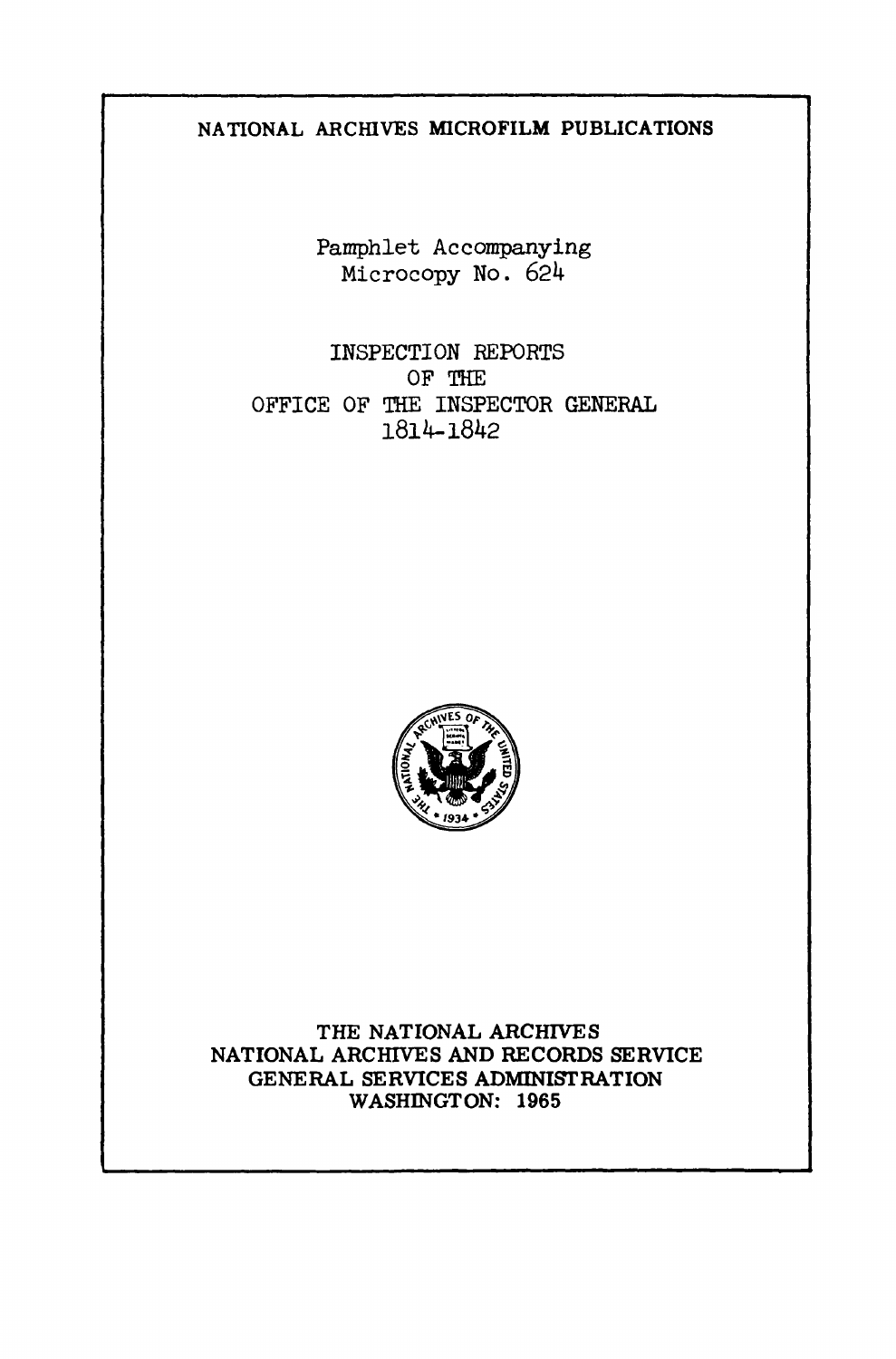## INSPECTION REPORTS OF THE OFFICE OF THE INSPECTOR GENERAL 1814-1842

On the 3 rolls of this microfilm publication are reproduced 3 bound volumes of reports relating to Army posts, geographical commands, and military organizations,  $1514$ ,  $1817-36$ , and  $1842$ , and an unbound report relating to Sackets Harbor,  $N.Y.$ , of  $1\partial 14$ . They are a part of Record Group 159, Records of the Office of the Inspector General.

The Inspector General's Department was established by an act of March 3, 1013. During the Revolutionary War an inspector general was authorized, and after that time an inspector, inspector general, or adjutant and inspector general carried out the duties of inspection. As a department, however, the creation dates from the  $1813$ act. The act provided for an Adjutant and Inspector General to head both the Adjutant General's and the Inspector General's Departments. Separate heads were not provided for until an act of March 2,<br>1821.

In 1814 the Inspector General's Department consisted of an Adjutant and Inspector General,  $8$  inspectors general, and  $16$  assistant inspectors general. The following year, under provisions of an act of March  $3, 1815$ , the Army was reduced and four brigade inspectors were authorized to replace the existing inspectors. At the discretion of the President, as granted by the act, the Adjutant and Inspector General was provisionally retained. At about the same time nine military departments were formed within a Northern and a Southern Division, with an inspector for each division and department selected by its commander. By an act of April  $24$ ,  $1816$ , one Adjutant and Inspector General of the Army, one inspector general for each division, and an assistant inspector general for each brigade were provided for. In October 1820 all assistant inspectors general were ordered to be placed under the division commanders acting through the division inspectors. The Army was reduced and reorganized by an act of March 2, 1821. By that act the office of the Adjutant and Inspector General was abolished, and two Inspectors General were authorized. They were assigned to make a complete annual inspection of the Army under orders of the Commanding General. In December 1821 that inspection was ordered to be divided between the two. One was charged with inspection of infantry organizations and the other with artillery organizations, arsenals, foundries, and ordnance installations. This arrangement was changed in March 1823, and the two Inspectors General were directed to alternate annual inspections. In May 1837 the Eastern and Western Departments, which had been organized in 1821, were changed into divisions, and an Inspector General was assigned to each division. The two Inspectors General were reassigned in 1838 to Headquarters of the Army. One Inspector General was abolished by an act of Congress of August 23,  $1842$ , but the act was repealed January 12,  $1846$ , and the number of Inspectors General remained at two until l86l.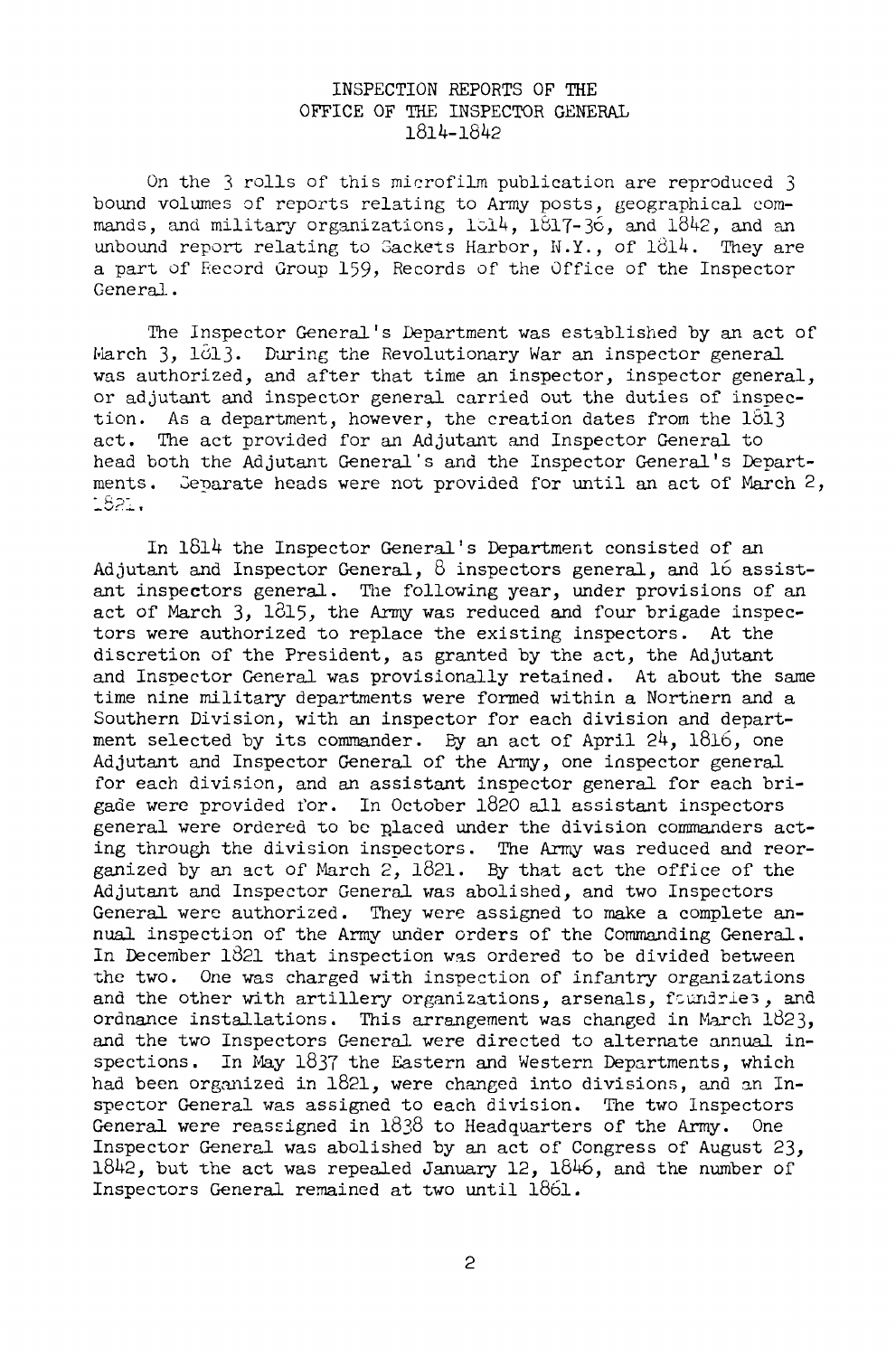The duties of the inspectors general during the period covered by the records here reproduced were to inspect, investigate, and report upon all matters affecting the efficiency, discipline, and welfare of the Army. In their reports they covered inspection of troops, arms, quarters, officers, and general administration of units and posts. Until the Army Regulations of 1635 little standardization was provided for reporting, but from the earliest years the reports were detailed and the subjects covered were extensive. The reports were submitted, with rare exception, to the Commanding General of the Army or the Adjutant General's Office.

The pages of many of the individual reports reproduced in this microfilm publication were numbered, but pages were renumbered when the reports were bound into volumes. Each volume contains two separate sets of numbered pages, with an index to each set. In volumes 1 and 2 the indexes appear at the beginning of each series of page numbers. In volume 3 both indexes are at the beginning of the volume. Within some of the reports an index is included for the posts examined in the particular report. Page numbers given in these indexes are to the original page numbers of specific reports. Blank pages have not been filmed.

In 1894 the Adjutant General's Office transferred to the Office of the Inspector General five volumes of reports dated  $1814-23$ ,  $1823-$ 24, 1825-28, 1829, and 1830-36. Along with some other reports for 1831, 1833, and 1842, the volumes were rebound into three volumes. The original volumes are distinguished by cover sheets bearing the document file reference  $112 - 160 - 1894$ . In the document file of the Inspector General's Office this number is applied to the letter of transmittal.

The single unbound inspection report reproduced in this microfilm publication consists of a four-page report on Sackets Harbor, N.Y., by Maj. Nathaniel Hall in  $1814$ . It has been filmed at the beginning of Roll 1.

In addition to the inspection reports filmed in this microcopy, the National Archives has other series of similar reports. In the same record group are series of inspection reports for later periods of time, and in Record Group  $94$ , Records of The Adjutant General's Office, Record Group 108, Records of the Headquarters of the Army, and Record Group 156, Records of the Office of the Chief of Ordnance, there are inspection reports for this early period.

 $\overline{3}$